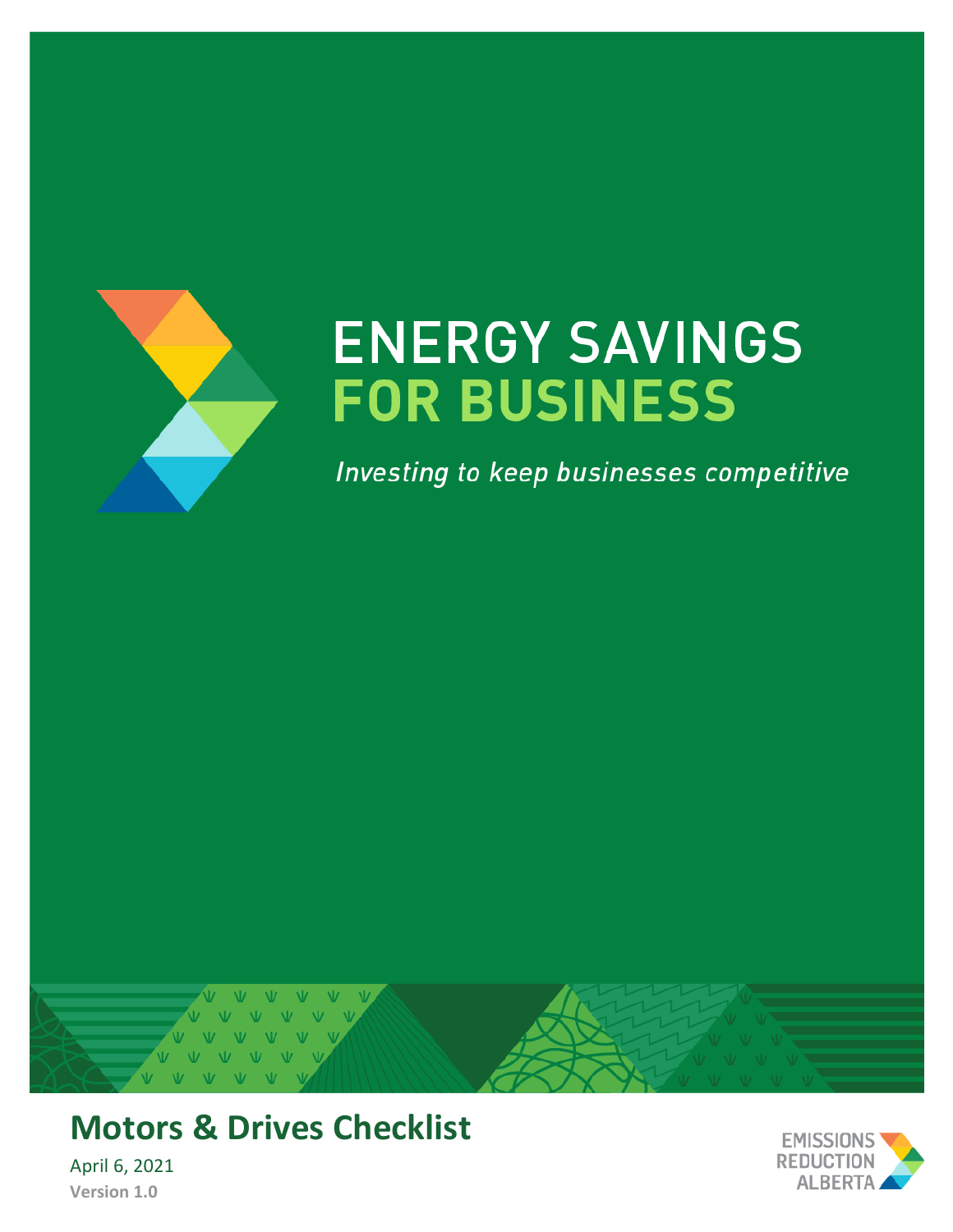## **Table of Contents**

THE WAY WAS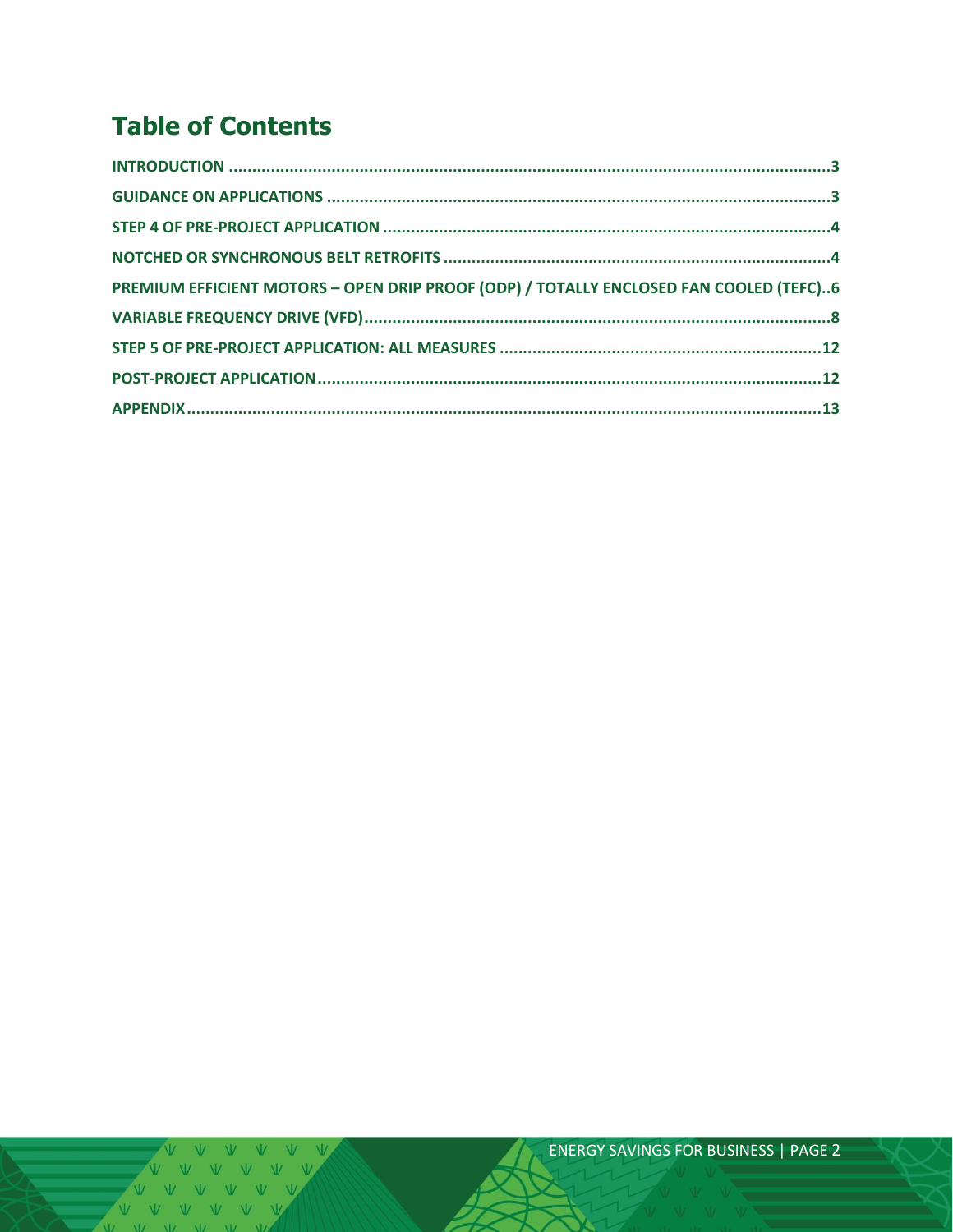### <span id="page-2-0"></span>**INTRODUCTION**

This document is intended as a guide to support the submission of accurate and complete Motors and Drives project applications. All applicants with Motors and Drives should ensure the application meets the Eligibility Requirements set out in the Participant Terms and Conditions, Contractor Code of Conduct and Eligible Measures List. The applicant must submit the requested documentation and answer the questions contained within this document.

This checklist includes guidance for what needs to be entered in each input field at Step 4 and Step 5 of the Application process. Step 5 specifically describes which documents need to be uploaded and their purpose.

## <span id="page-2-1"></span>**GUIDANCE ON APPLICATIONS**

The following sections provide guidance on Motors and Drives applications, ensuring that they are complete, accurate and comprehensive.

The applicant and/or contractor will also need to provide the following information in Step 4 and Step 5 of the application submission, as further described in the tables below.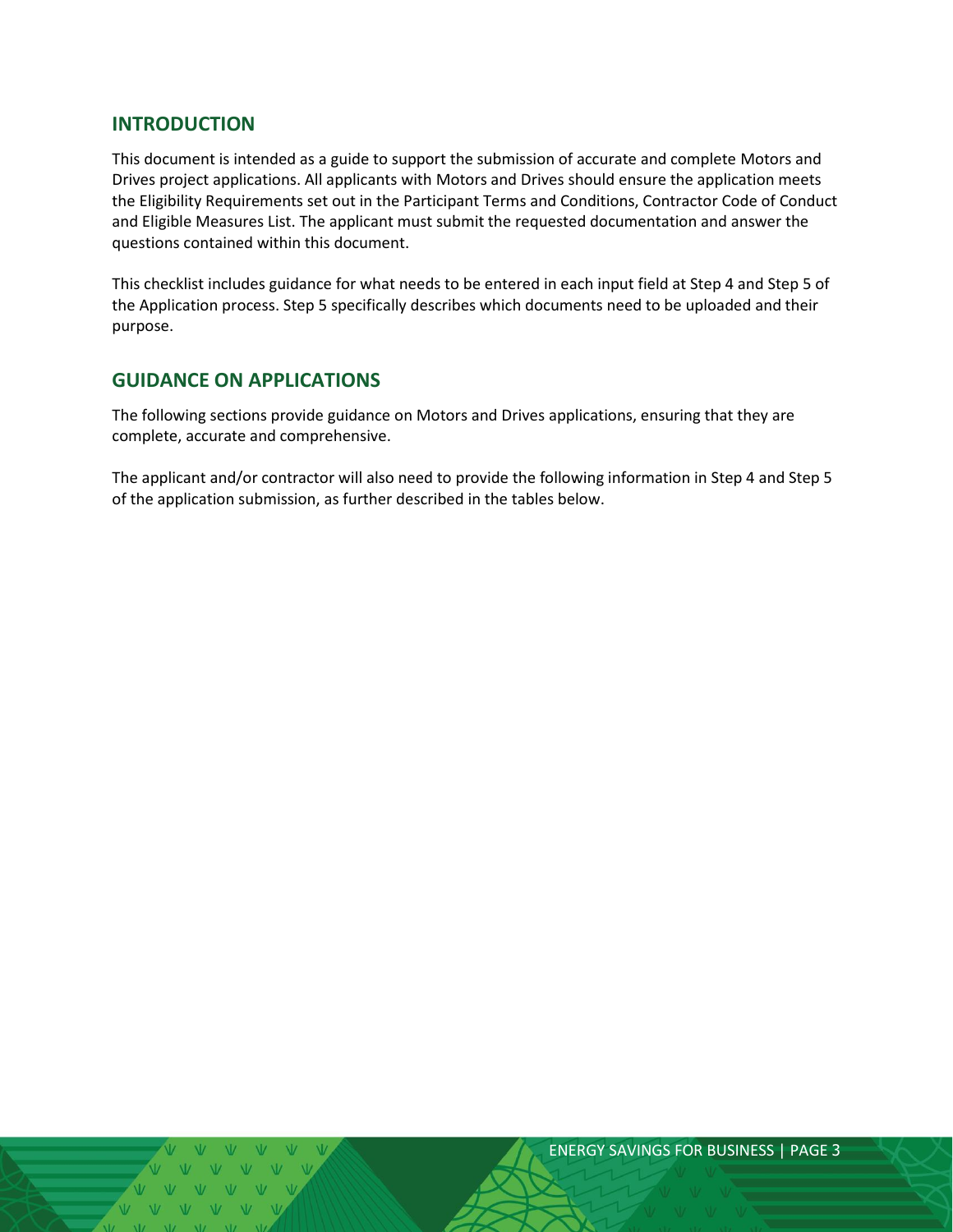## <span id="page-3-0"></span>**STEP 4 OF PRE-PROJECT APPLICATION**

## <span id="page-3-1"></span>**NOTCHED OR SYNCHRONOUS BELT RETROFITS**

| <b>Field</b>                               | <b>What to Enter</b>                                                                                                                        | <b>How Data or Input Provided is</b><br><b>Used</b>                        |
|--------------------------------------------|---------------------------------------------------------------------------------------------------------------------------------------------|----------------------------------------------------------------------------|
| Quantity                                   | Enter the number of measures<br>being installed.                                                                                            | · Calculate eligible incentive.<br>· Post-project QA/QC.                   |
| <b>Equipment Annual Operating</b><br>Hours | Enter the estimated<br>annual hours of operation for<br>one fixture.                                                                        | • Used for estimating energy<br>savings achieved.                          |
| <b>Existing Motor Nameplate</b><br>Picture | Upload the picture of the<br>nameplate of the existing<br>motor which indicates the<br>manufacturer name and other<br>details of the motor. | · Post-project QA/QC.<br>• Used for estimating energy<br>savings achieved. |
| <b>Existing Motor HP</b>                   | Enter the rating of the existing<br>motor in HP.                                                                                            | · Post-project QA/QC.<br>• Used for estimating energy<br>savings achieved. |
| <b>Existing Motor Efficiency</b>           | Enter the efficiency of the<br>existing motor in percentage.                                                                                | • Used for estimating energy<br>savings achieved.                          |
| <b>Existing Motor Age</b>                  | Enter the age of the existing<br>motor in years.                                                                                            | · Post-project QA/QC.                                                      |
| <b>Driven Equipment Details</b>            | Select from list the equipment<br>being driven:<br>Fan<br>$\bullet$<br>Pump<br>٠<br>Gear Box<br>Conveyor<br>Other                           | · Post-project QA/QC.                                                      |
| Approximate Length of Belt<br>(Feet)       | Enter the length of the belt in<br>feet. In case of multiple<br>quantities, enter the average<br>length of all belts.                       | · Post-project QA/QC.                                                      |
| New Belt Specification Sheet               | Upload the specification sheet<br>for the measure.<br>Indicate/circle which specific<br>equipment is being used                             | • Post-project QA/QC.                                                      |
| <b>Equipment &amp; Material Costs</b>      | for project.<br>Enter equipment and material<br>costs as indicated on the<br>invoice/final quote.                                           | • Calculate eligible incentive.<br>· Post-project QA/QC.                   |
| Labour Cost                                | Enter labour costs as indicated<br>on the invoice/final quote.                                                                              | • Calculate eligible incentive.<br>· Post-project QA/QC.                   |

VVV V V V V V V VVVVV VVV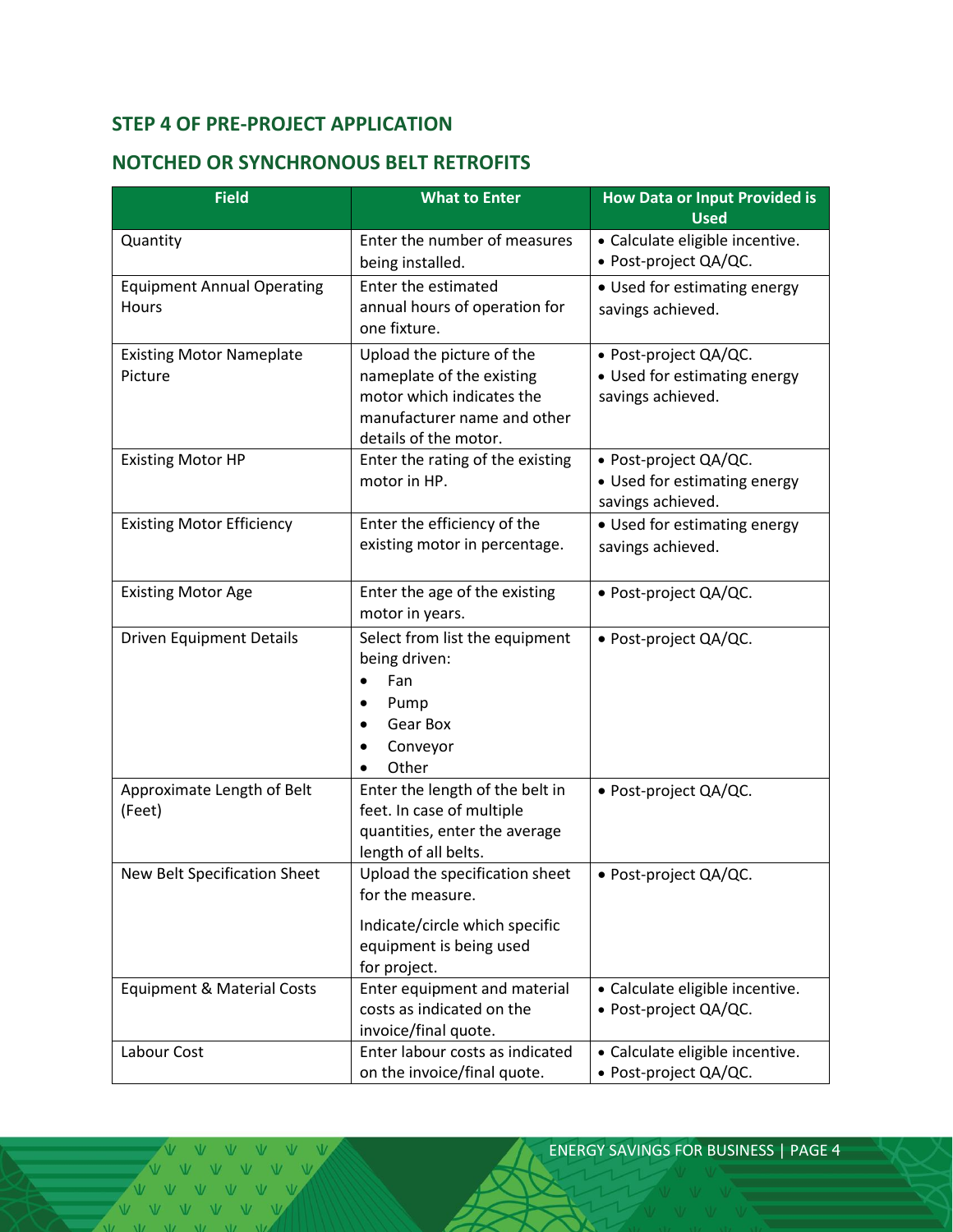| Design Cost | Enter design costs and include  | │ • Calculate eligible incentive. |
|-------------|---------------------------------|-----------------------------------|
|             | all other costs as indicated on | $\cdot$ Post-project QA/QC.       |
|             | the invoice/final quote.        |                                   |

 $V = VU = VU = VU = VU$ 

ENERGY SAVINGS FOR BUSINESS | PAGE 5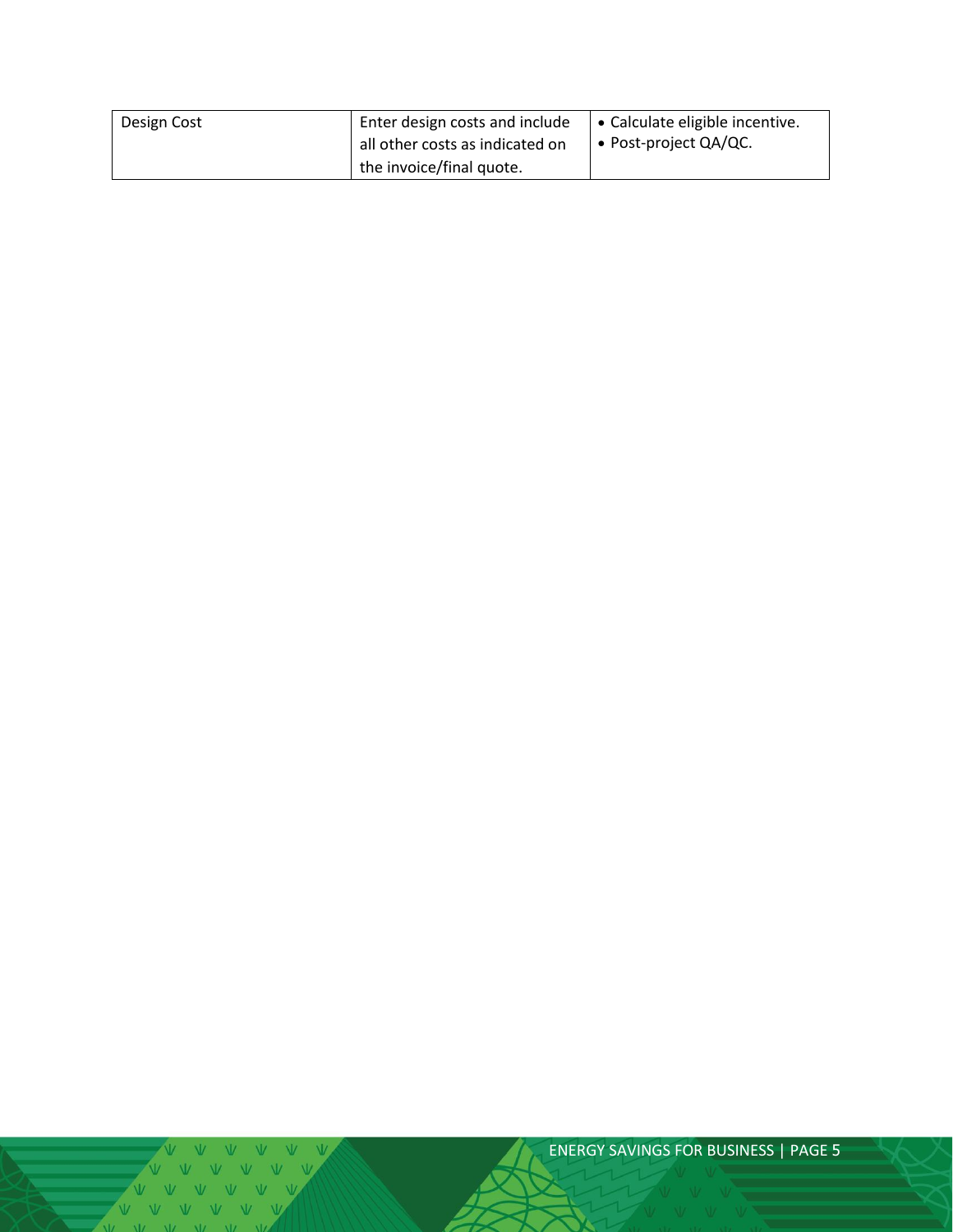## <span id="page-5-0"></span>**PREMIUM EFFICIENT MOTORS – OPEN DRIP PROOF (ODP) / TOTALLY ENCLOSED FAN COOLED (TEFC)**

| <b>Field</b>                                   | <b>What to Enter</b>                                                                                                                        | <b>How Data or Input Provided is</b><br><b>Used</b>                        |
|------------------------------------------------|---------------------------------------------------------------------------------------------------------------------------------------------|----------------------------------------------------------------------------|
| Quantity                                       | Enter the number of measures<br>being installed.                                                                                            | · Calculate eligible incentive.<br>· Post-project QA/QC.                   |
| <b>Equipment Annual Operating</b><br>Hours     | Enter the estimated<br>annual hours of operation for<br>one fixture.                                                                        | • Used for estimating energy<br>savings achieved.                          |
| <b>Existing Motor Nameplate</b><br>Picture     | Upload the picture of the<br>nameplate of the existing<br>motor which indicates the<br>manufacturer name and other<br>details of the motor. | · Post-project QA/QC.<br>• Used for estimating energy<br>savings achieved. |
| <b>Existing Motor HP</b>                       | Enter the rating of the existing<br>motor in HP.                                                                                            | • Used for estimating energy<br>savings achieved.                          |
| <b>Existing Motor Efficiency</b>               | Enter the efficiency of the<br>existing motor in percentage.                                                                                | • Used for estimating energy<br>savings achieved.                          |
| <b>Existing Motor Age</b>                      | Enter the age of the motor<br>being replaced in years.                                                                                      | • Used for estimating energy<br>savings achieved.                          |
| Is the Existing Motor Single or<br>Dual Speed? | Select either Single Speed or<br>Dual Speed.                                                                                                | • Used for estimating energy<br>savings achieved.                          |
| Was Motor Previously<br>Rewound?               | Select either Yes or No.                                                                                                                    | • Used for estimating energy<br>savings achieved.                          |
| <b>Driven Equipment Details</b>                | Select from list the equipment<br>being driven:<br>Fan<br>Pump<br>Gear Box<br>Conveyor<br>Other                                             | · Post-project QA/QC.                                                      |
| New Motor Efficiency                           | Enter the efficiency of the new<br>motor as provided in the<br>specification sheet.                                                         | • Used for estimating energy<br>savings achieved.                          |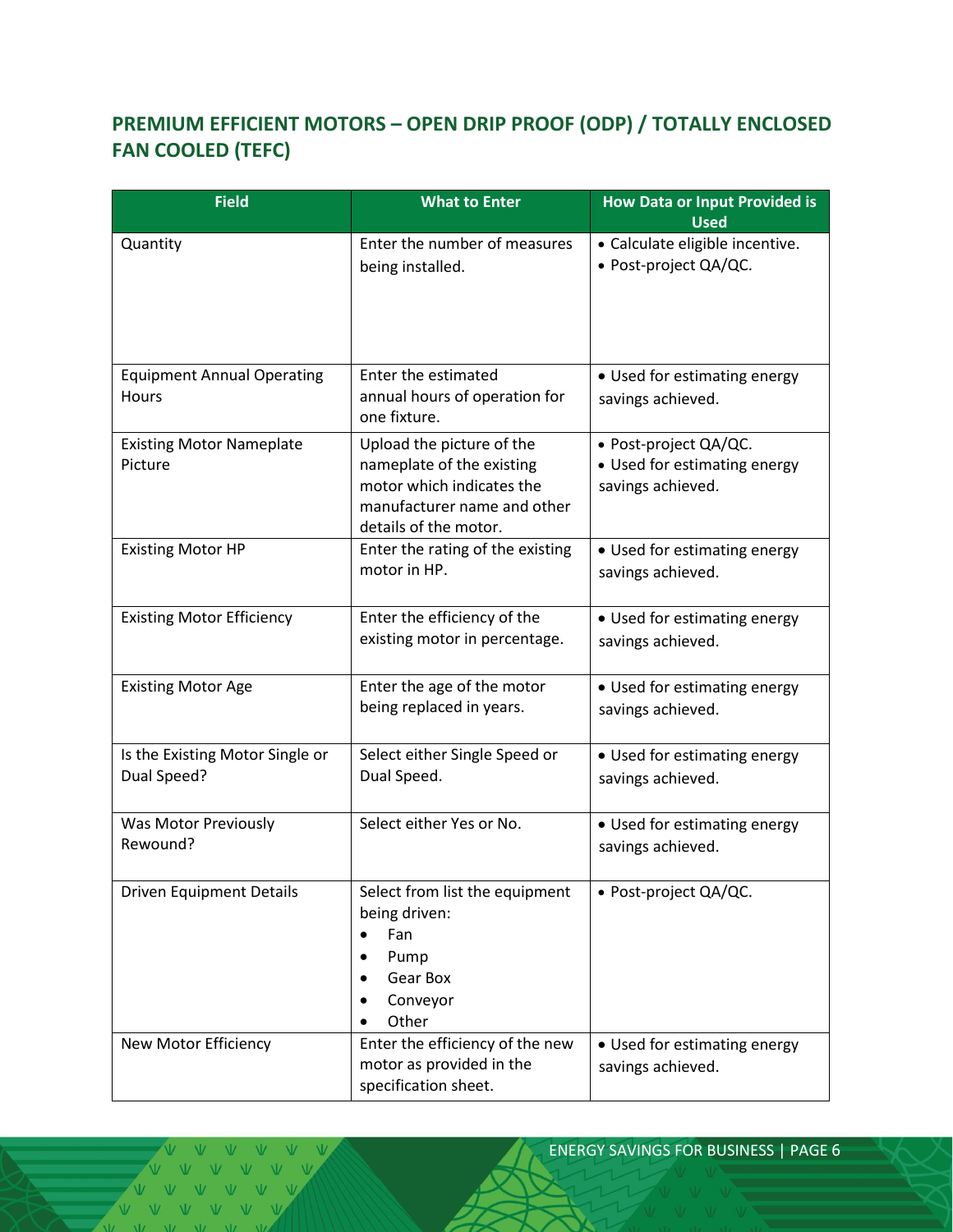| Speed of New Motor                    | Select from list the speed of<br>new motor: | • Post-project QA/QC.           |
|---------------------------------------|---------------------------------------------|---------------------------------|
|                                       | 1200 RPM<br>$\bullet$                       |                                 |
|                                       | 1800 RPM                                    |                                 |
|                                       | 3600 RPM<br>$\bullet$                       |                                 |
|                                       | Combination                                 |                                 |
|                                       | Other                                       |                                 |
| Specification Sheet of New            | Upload the specification sheet              | • Post-project QA/QC.           |
| Motor                                 | for the measure.                            |                                 |
|                                       | Indicate/circle which specific              |                                 |
|                                       | equipment is being used                     |                                 |
|                                       | for project.                                |                                 |
| <b>Equipment &amp; Material Costs</b> | Enter equipment and material                | • Calculate eligible incentive. |
|                                       | costs as indicated on the                   | • Post-project QA/QC.           |
|                                       | invoice/final quote.                        |                                 |
| Labour Cost                           | Enter labour costs as indicated             | • Calculate eligible incentive. |
|                                       | on the invoice/final quote.                 | • Post-project QA/QC.           |
| Design Cost                           | Enter design costs and include              | • Calculate eligible incentive. |
|                                       | all other costs as indicated on             | • Post-project QA/QC.           |
|                                       | the invoice/final quote.                    |                                 |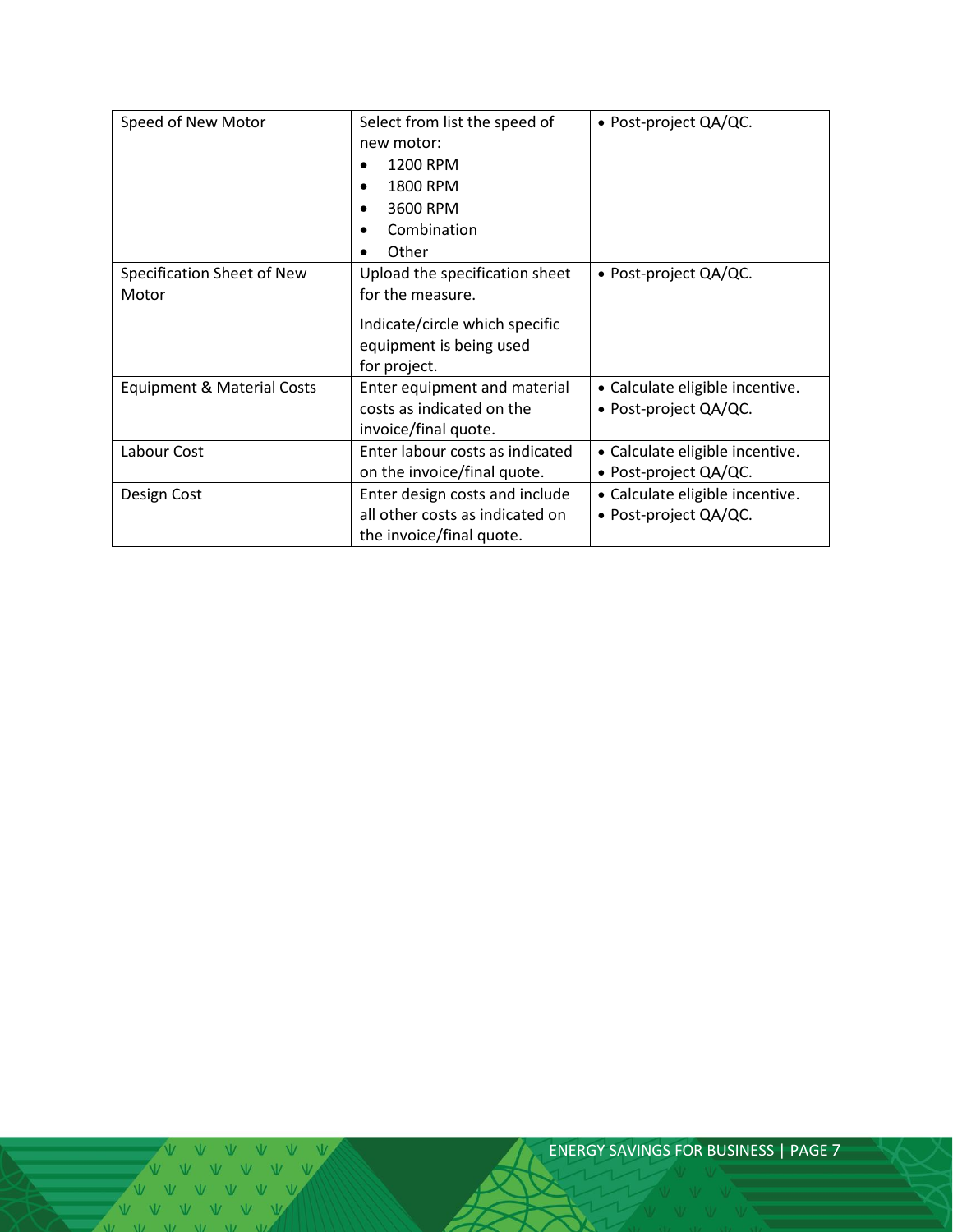## <span id="page-7-0"></span>**VARIABLE FREQUENCY DRIVE (VFD)**

When multiple VFDs are being installed on motors with different ratings, add a separate measure for each motor rating in the application.

#### VFD for Fan

- VFD for Fan ON/OFF CONTROL
- VFD for Fan INLET DAMPER CONTROL
- VFD for Fan DISCHARGE DAMPER CONTROL

| <b>Field</b>                  | <b>What to Enter</b>                  | <b>How Data or Input Provided is</b><br><b>Used</b> |
|-------------------------------|---------------------------------------|-----------------------------------------------------|
|                               | Enter the number of measures          | • Calculate eligible incentive.                     |
| Quantity                      |                                       | · Post-project QA/QC.                               |
|                               | being installed.                      |                                                     |
| Fan Type                      | Select from list the fan type:        | · Post-project QA/QC.                               |
|                               | Axial<br>$\bullet$                    |                                                     |
|                               | Centrifugal                           |                                                     |
| Drive Type                    | Select from list the drive type:      | · Post-project QA/QC.                               |
|                               | Direct<br>$\bullet$                   |                                                     |
|                               | Driven                                |                                                     |
| Centrifugal Blade Type        | Select from list the centrifugal      | · Post-project QA/QC.                               |
|                               | blade type:                           |                                                     |
|                               | <b>Forward Curved</b><br>$\bullet$    |                                                     |
|                               | Radial-Blade<br>$\bullet$             |                                                     |
|                               | Radial-Tip<br>$\bullet$               |                                                     |
|                               | <b>Backward Inclined</b><br>$\bullet$ |                                                     |
|                               | <b>Backward Curved</b>                |                                                     |
|                               | Airfoil<br>$\bullet$                  |                                                     |
|                               | Not Applicable                        |                                                     |
| Axial Blade Type              | Select from list the axial blade      | · Post-project QA/QC.                               |
|                               | type:                                 |                                                     |
|                               | Propellor<br>$\bullet$                |                                                     |
|                               | <b>Tube Axial</b>                     |                                                     |
|                               | Vane Axial                            |                                                     |
|                               | Not Applicable<br>$\bullet$           |                                                     |
| Existing Flow Control for Fan | Enter the existing flow control       | • Used for estimating energy                        |
|                               | for fan.                              | savings achieved.                                   |
|                               |                                       |                                                     |
| Nameplate CFM of Fan          | If available, provide the             | · Post-project QA/QC.                               |
| (Optional)                    | nameplate fan flow rate in            |                                                     |
|                               | CFM.                                  |                                                     |
| Picture of Fan Nameplate      | If available, upload a clear          | · Post-project QA/QC.                               |
| (Optional)                    | picture of the nameplate of the       |                                                     |
|                               | fan which indicates the               |                                                     |
|                               | manufacturer name and other           |                                                     |
|                               | details of the fan.                   |                                                     |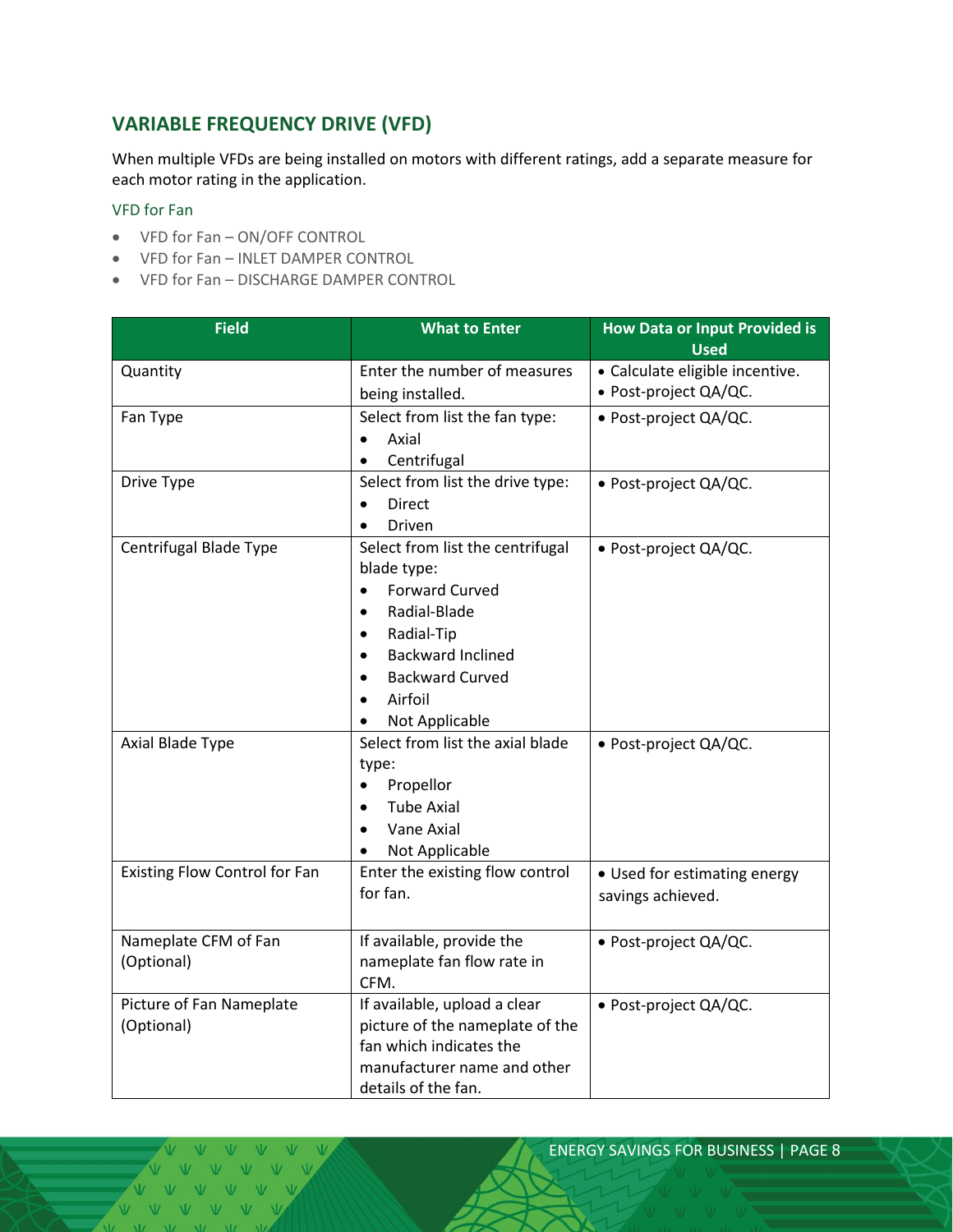| Fan Manufacturer                      | Enter model name as indicated<br>on specification sheet and | • Post-project QA/QC.           |
|---------------------------------------|-------------------------------------------------------------|---------------------------------|
|                                       | invoice/final quote.                                        |                                 |
| Fan Model                             | Enter model name as indicated                               | · Post-project QA/QC.           |
|                                       | on specification sheet and                                  |                                 |
|                                       | invoice/final quote.                                        |                                 |
| Motor HP                              | Enter motor HP which should                                 | • Used for estimating energy    |
|                                       | be between 1-500 hp. Please                                 | savings achieved.               |
|                                       | note that the incentive is                                  |                                 |
|                                       | capped at \$12,500.                                         |                                 |
| <b>Equipment Annual Operating</b>     | Enter the estimated                                         | • Used for estimating energy    |
| Hours (hours)                         | annual hours of operation for                               | savings achieved.               |
|                                       | one fixture.                                                |                                 |
| <b>VFD Specification Sheet</b>        | Upload the specification sheet                              | · Post-project QA/QC.           |
|                                       | for the measure.                                            |                                 |
|                                       | Indicate/circle which specific                              |                                 |
|                                       | equipment is being used                                     |                                 |
|                                       | for project.                                                |                                 |
| <b>Equipment &amp; Material Costs</b> | Enter equipment and material                                | • Calculate eligible incentive. |
|                                       | costs as indicated on the                                   | · Post-project QA/QC.           |
|                                       | invoice/final quote.                                        |                                 |
| Labour Cost                           | Enter labour costs as indicated                             | • Calculate eligible incentive. |
|                                       | on the invoice/final quote.                                 | • Post-project QA/QC.           |
| Design Cost                           | Enter design costs and include                              | • Calculate eligible incentive. |
|                                       | all other costs as indicated on                             | · Post-project QA/QC.           |
|                                       | the invoice/final quote.                                    |                                 |

#### VFD for Pump

- VFD for Pump THROTTLE VALVE
- VFD for Pump RECIRCULATION

| <b>Field</b>                                       | <b>What to Enter</b>                                                                                            | <b>How Data or Input Provided is</b><br><b>Used</b>      |
|----------------------------------------------------|-----------------------------------------------------------------------------------------------------------------|----------------------------------------------------------|
| Quantity                                           | Enter the number of measures<br>being installed.                                                                | • Calculate eligible incentive.<br>• Post-project QA/QC. |
| Motor HP                                           | Enter motor HP which should<br>be between 1-500 hp. Please<br>note that the incentive is<br>capped at \$12,500. | • Used for estimating energy<br>savings achieved.        |
| <b>Equipment Annual Operating</b><br>Hours (hours) | Enter the estimated<br>annual hours of operation for<br>one fixture.                                            | • Used for estimating energy<br>savings achieved.        |
| <b>VFD Specification Sheet</b>                     | Upload the specification sheet<br>for the measure.                                                              | • Post-project QA/QC.                                    |

V V V V V V V V V V V V  $\overline{M}$   $\overline{M}$   $\overline{M}$   $\overline{M}$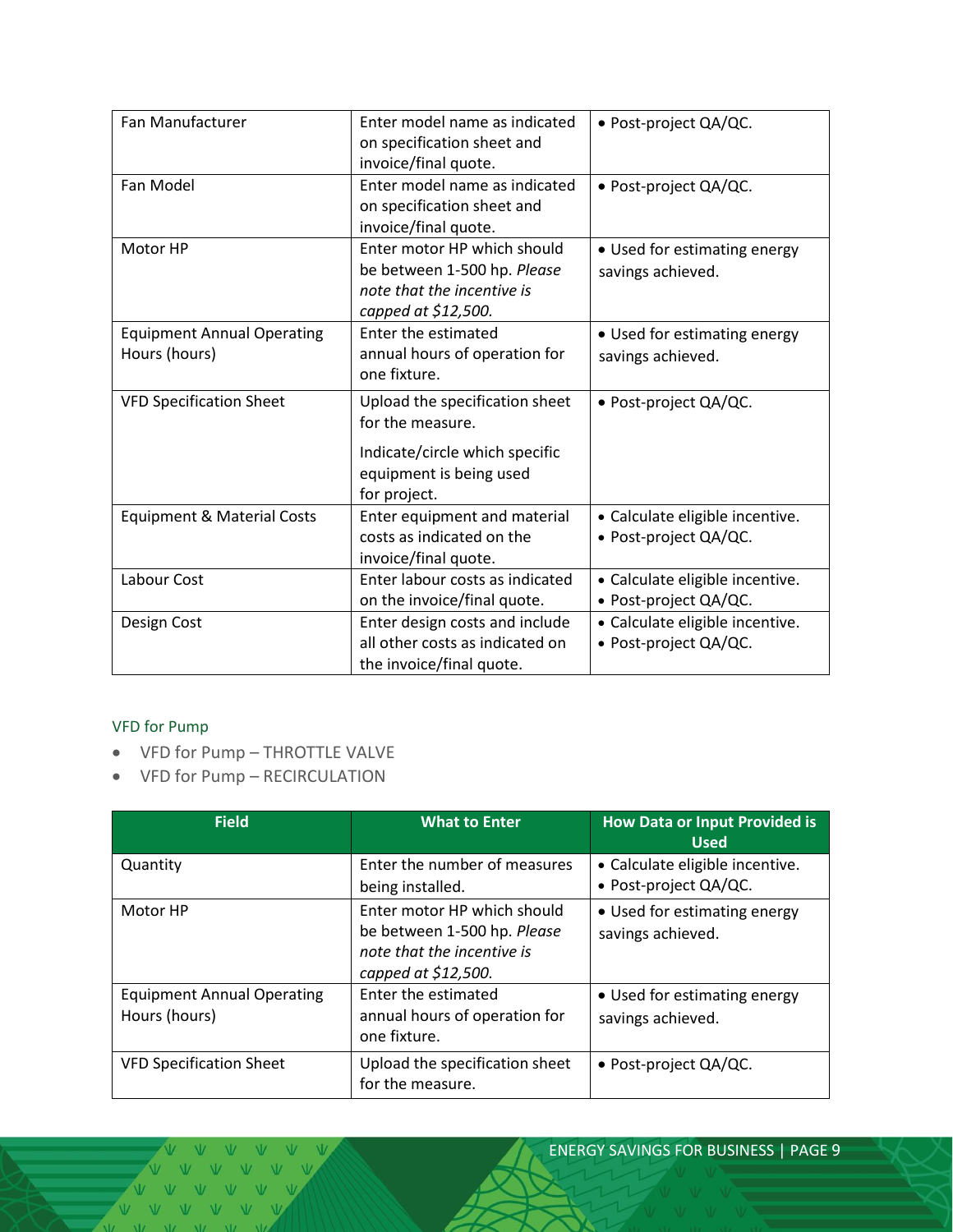|                                            | Indicate/circle which specific<br>equipment is being used<br>for project.                                                                           |                                                          |
|--------------------------------------------|-----------------------------------------------------------------------------------------------------------------------------------------------------|----------------------------------------------------------|
| Pump Type                                  | Select from list the pump type:<br>Centrifugal<br>$\bullet$<br>Axial<br><b>Mixed Flow</b><br>$\bullet$                                              | · Post-project QA/QC.                                    |
| Drive Type - VFD for Pump                  | Select from list the drive type:<br><b>Direct</b><br>Driven<br>$\bullet$                                                                            | · Post-project QA/QC.                                    |
| <b>Existing Flow Control for Pump</b>      | Select from list the existing<br>flow control for pump:<br><b>Throttling Valve</b><br>$\bullet$<br>Recirculation<br><b>Bypass</b><br>On/Off<br>None | · Post-project QA/QC.                                    |
| Is the System Closed Loop or<br>Open Loop? | Select Closed Loop or Open<br>Loop.                                                                                                                 | • Used for estimating energy<br>savings achieved.        |
| Pump Rated GPM                             | Enter rated GPM for pump.                                                                                                                           | • Used for estimating energy<br>savings achieved.        |
| <b>Equipment &amp; Material Costs</b>      | Enter equipment and material<br>costs as indicated on the<br>invoice/final quote.                                                                   | • Calculate eligible incentive.<br>· Post-project QA/QC. |
| Labour Cost                                | Enter labour costs as indicated<br>on the invoice/final quote.                                                                                      | • Calculate eligible incentive.<br>· Post-project QA/QC. |
| Design Cost                                | Enter design costs and include<br>all other costs as indicated on<br>the invoice/final quote.                                                       | • Calculate eligible incentive.<br>• Post-project QA/QC. |

## VFD for Industrial Applications

• VFD for Industrial Applications

| <b>Field</b> | <b>What to Enter</b>                                                                                            | <b>How Data or Input Provided is</b><br><b>Used</b>      |
|--------------|-----------------------------------------------------------------------------------------------------------------|----------------------------------------------------------|
| Quantity     | Enter the number of measures<br>being installed.                                                                | • Calculate eligible incentive.<br>• Post-project QA/QC. |
| Motor HP     | Enter motor hp which should<br>be between 1-500 hp. Please<br>note that the incentive is<br>capped at \$12,500. | • Used for estimating energy<br>savings achieved.        |

V V V V V VVVVV VVVV  $\sqrt{11}$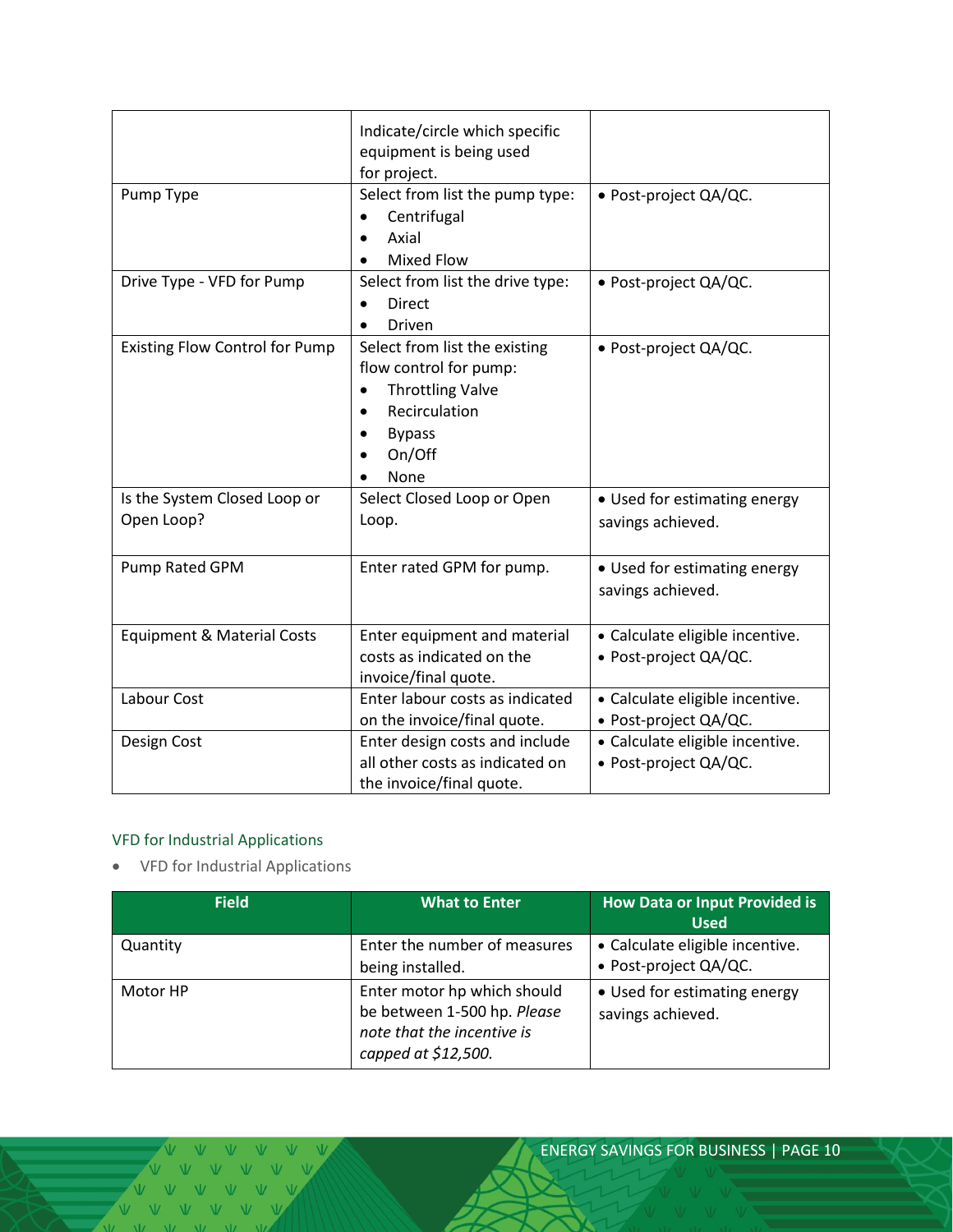| <b>Equipment Annual Operating</b><br>Hours (hours) | Enter the estimated<br>annual hours of operation for<br>one fixture.                                                            | • Used for estimating energy<br>savings achieved.        |
|----------------------------------------------------|---------------------------------------------------------------------------------------------------------------------------------|----------------------------------------------------------|
| <b>VFD Specification Sheet</b>                     | Upload the specification sheet<br>for the measure.<br>Indicate/circle which specific<br>equipment is being used<br>for project. | • Post-project QA/QC.                                    |
| <b>Driven Equipment Details</b>                    | Select from list the equipment<br>being driven:<br>Fan<br>Pump<br>Gear Box<br>Conveyor<br>Other                                 | · Post-project QA/QC.                                    |
| Equipment & Material Costs                         | Enter equipment and material<br>costs as indicated on the<br>invoice/final quote.                                               | • Calculate eligible incentive.<br>· Post-project QA/QC. |
| Labour Cost                                        | Enter labour costs as indicated<br>on the invoice/final quote.                                                                  | · Calculate eligible incentive.<br>· Post-project QA/QC. |
| Design Cost                                        | Enter design costs and include<br>all other costs as indicated on<br>the invoice/final quote.                                   | · Calculate eligible incentive.<br>· Post-project QA/QC. |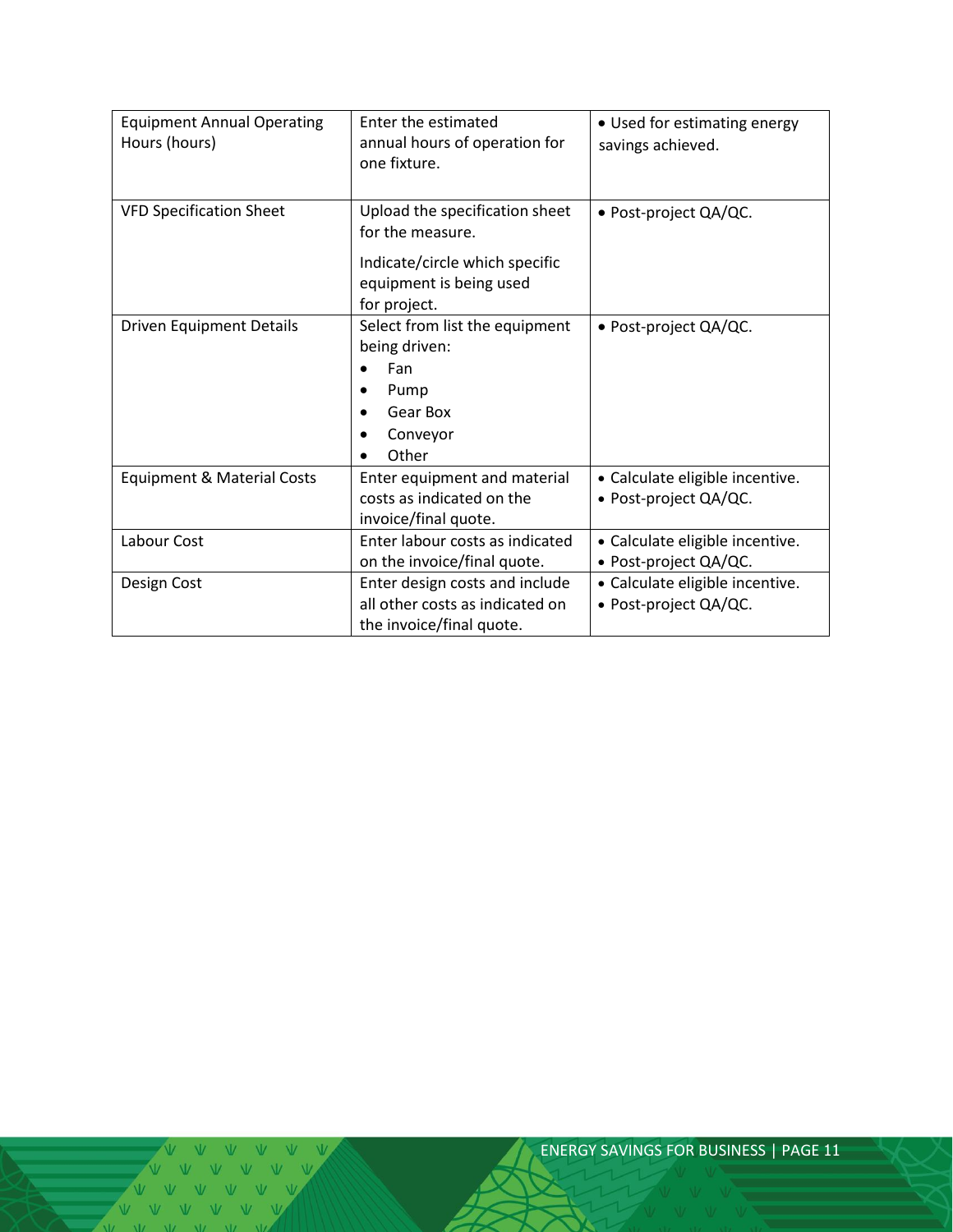## <span id="page-11-0"></span>**STEP 5 OF PRE-PROJECT APPLICATION: ALL MEASURES**

| <b>Field</b>                         | <b>What to Enter</b>                                                                                                                                                                                                                                                                                                                                          | <b>How Data or Input Provided is</b><br><b>Used</b>                                                      |
|--------------------------------------|---------------------------------------------------------------------------------------------------------------------------------------------------------------------------------------------------------------------------------------------------------------------------------------------------------------------------------------------------------------|----------------------------------------------------------------------------------------------------------|
| Cost Quote                           | Quote or invoice should be<br>itemized to include quantity,<br>brand, model numbers for<br>equipment, applicant name,<br>contractor name, facility<br>address and date (Sample<br>quote provided in the<br>Appendix). Costs should be<br>indicated separately for:<br><b>Equipment and Material</b><br>Labour<br>$\bullet$<br>Design and Others<br>Taxes<br>٠ | • Cross-reference against<br>provided costs.<br>• Calculate eligible incentive.<br>• Post-project QA/QC. |
| <b>Electricity Bill for Facility</b> | Upload the most recent<br>electricity bill available for the<br>facility.                                                                                                                                                                                                                                                                                     | • Ascertain rate class.                                                                                  |

## <span id="page-11-1"></span>**POST-PROJECT APPLICATION**

Note that for the post-project application, you will be required to confirm that no changes were made from the pre-project application, unless an Application Change Approval Notice was issued by ERA. In terms of documents required, you will need to provide evidence of the following:

- Invoice for Project Costs,
- Proof of Payment for Project Costs, and
- Conditions stated in the Notice of Pre-Approval.

Participant may be subject to a QA/QC check and asked for additional documentation to facilitate a site visit.